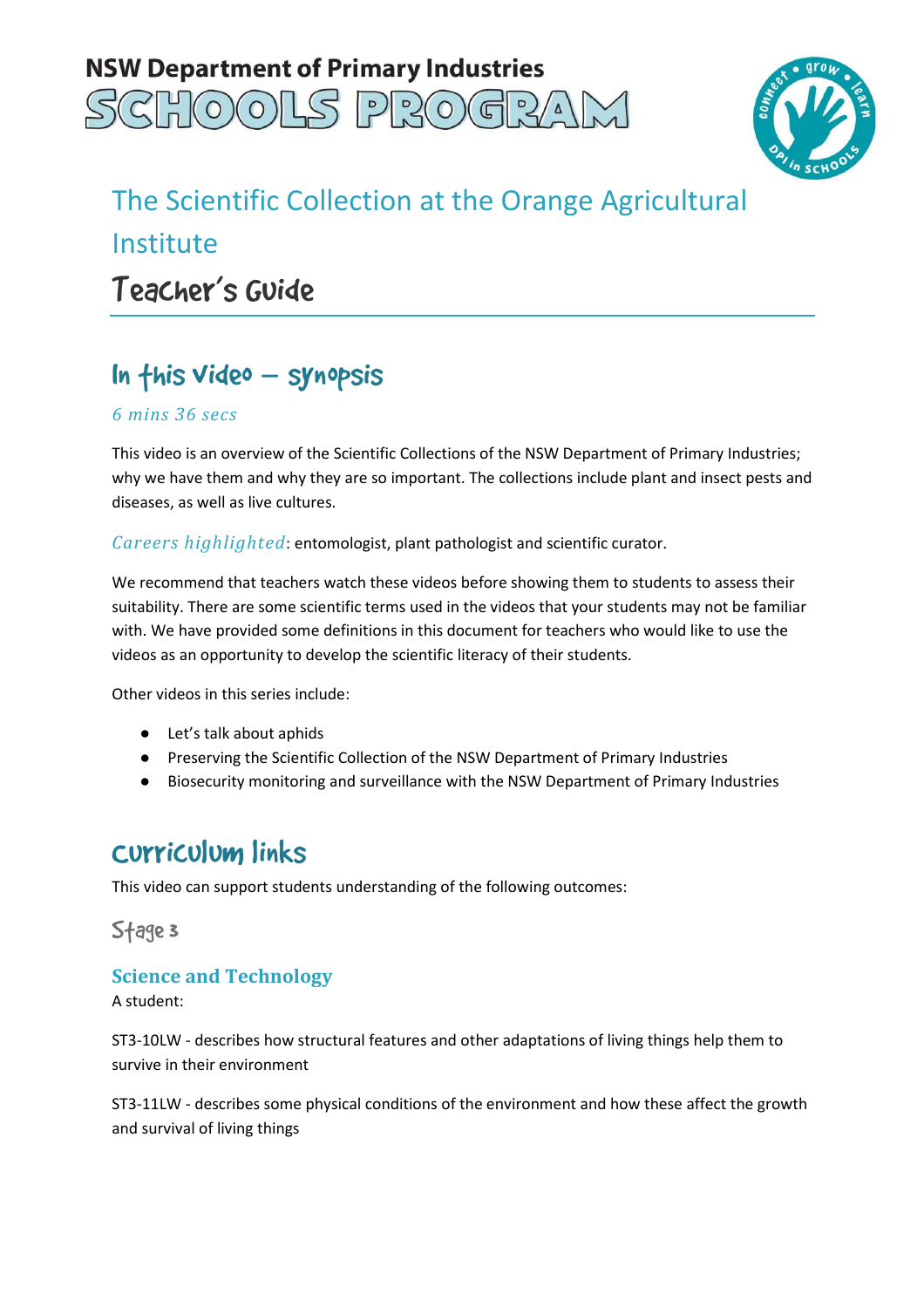Stage 4

### **Science and Technology**

A student:

 SC4-14LW relates the structure and function of living things to their classification, survival and reproduction

reproduction<br>SC4-15LW explains how new biological evidence changes people's understanding of the world

### **Geography**

A student:

GE4-5 discusses management of places and environments for their sustainability

 GE4-3 explains how interactions and connections between people, places and environments result in change

Stage*s* 

### **Geography**

A student:

GE5-3 analyses the effect of interactions and connections between people, places and environments

GE5-5 assesses management strategies for places and environments for their sustainability

### Vocabulary used:

 Unless otherwise stated definitions are from the Macquarie Dictionary online (https://www.macquariedictionary.com.au/)

 Note: Where (biology) appears in brackets before a definition, this indicates that there are other definitions (usually in different disciplines) but that this definition relates to the way the term is used in this video.

| Agriculture         | (noun) the cultivation of land, including crop-raising, forestry, stock-raising, etc.;<br>farming                                                                                                            |
|---------------------|--------------------------------------------------------------------------------------------------------------------------------------------------------------------------------------------------------------|
| <b>Biodiversity</b> | (noun) the variety of species of plants, animals and microorganisms, their genes, and<br>the ecosystems they comprise, often considered in relation to a particular area:<br>threats to coastal biodiversity |
| Culture             | (Biology) a. the cultivation of microorganisms, as bacteria, or of tissues, for scientific<br>study, medicinal use, etc                                                                                      |
|                     | b. the product or growth resulting from such cultivation                                                                                                                                                     |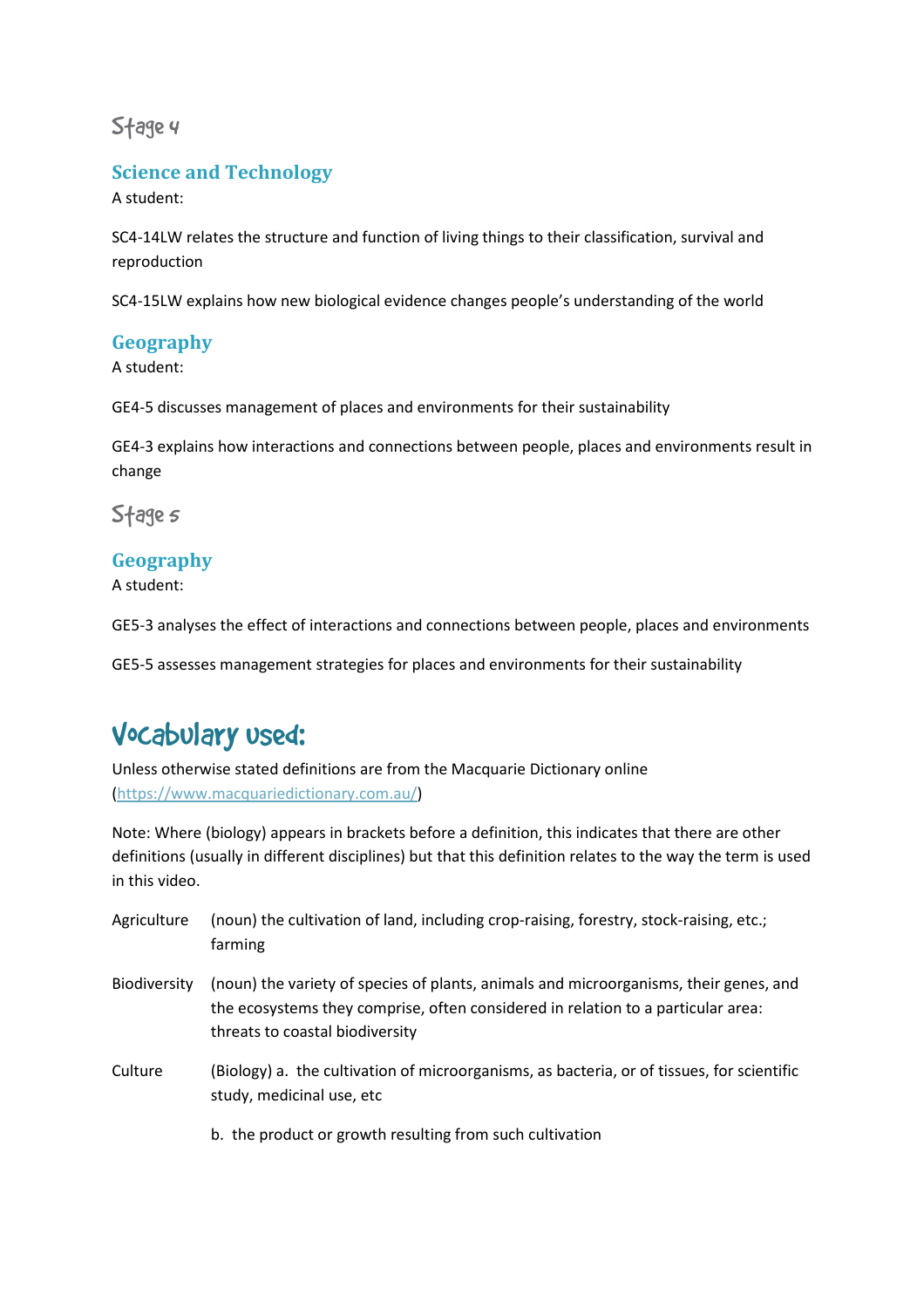| <b>Diagnostics</b> | (noun) the science of diagnosis (the process of determining, by examination of the<br>patient, the nature and identity of a diseased condition.)                                                                                                                                                 |
|--------------------|--------------------------------------------------------------------------------------------------------------------------------------------------------------------------------------------------------------------------------------------------------------------------------------------------|
| DNA                | (noun) 1. one of a class of large molecules which are found in the nuclei of cells and in<br>viruses and which are responsible for the transference of genetic characteristics,<br>usually consisting of two interwoven helical chains of polynucleotides                                        |
|                    | 2. the basic structure: in the DNA of our relationship.                                                                                                                                                                                                                                          |
|                    | [d(eoxyribo)n(ucleic) a(cid)]                                                                                                                                                                                                                                                                    |
| Evolve             | (verb) (Biology) to change through descending generations, usually to a more highly<br>organised condition                                                                                                                                                                                       |
| Forestry           | (noun) the science and practice of planting and taking care of forests                                                                                                                                                                                                                           |
| Horticulture       | (noun) commercial cultivation of fruit, vegetables, and flowers, including berries,<br>grapes, vines and nuts                                                                                                                                                                                    |
| Hosts              | (noun) an animal or plant from which a parasite obtains nutrition                                                                                                                                                                                                                                |
| Impacts            | (noun) noticeable effects                                                                                                                                                                                                                                                                        |
| Infect             | (verb) to affect with disease                                                                                                                                                                                                                                                                    |
|                    | Invertebrates (adjective) (Zoology) not vertebrate; without a backbone                                                                                                                                                                                                                           |
| <b>NSW DPI</b>     | New South Wales Department of Primary Industries                                                                                                                                                                                                                                                 |
|                    | Occurrences (noun) something that occurs; an event or incident                                                                                                                                                                                                                                   |
| Specimen           | (noun) a part or an individual taken as exemplifying a whole mass or number; a typical<br>animal, plant, mineral, part, etc.                                                                                                                                                                     |
| Species            | (noun) 1. a group of individuals having some common characteristics or qualities;<br>distinct sort or kind.                                                                                                                                                                                      |
|                    | 2. the basic category of biological classification, intended to designate a single kind of<br>animal or plant, any variations existing among the individuals being regarded as not<br>affecting the essential sameness which distinguishes them from all other organisms<br>within the category. |
| <b>Type</b>        | (Biology) an individual or collection of individuals of a species stored in a museum or<br>herbarium and used as a reference standard for that species.                                                                                                                                          |
| Ungulates          | (noun) a hoofed mammal                                                                                                                                                                                                                                                                           |
| Vector             | (Biology) an insect or other organism transmitting germs or other agents of disease                                                                                                                                                                                                              |
| Vertebrate         | (noun) 1. a vertebrate animal.                                                                                                                                                                                                                                                                   |
|                    | (adjective) 2. having vertebrae; having a backbone or spinal column.                                                                                                                                                                                                                             |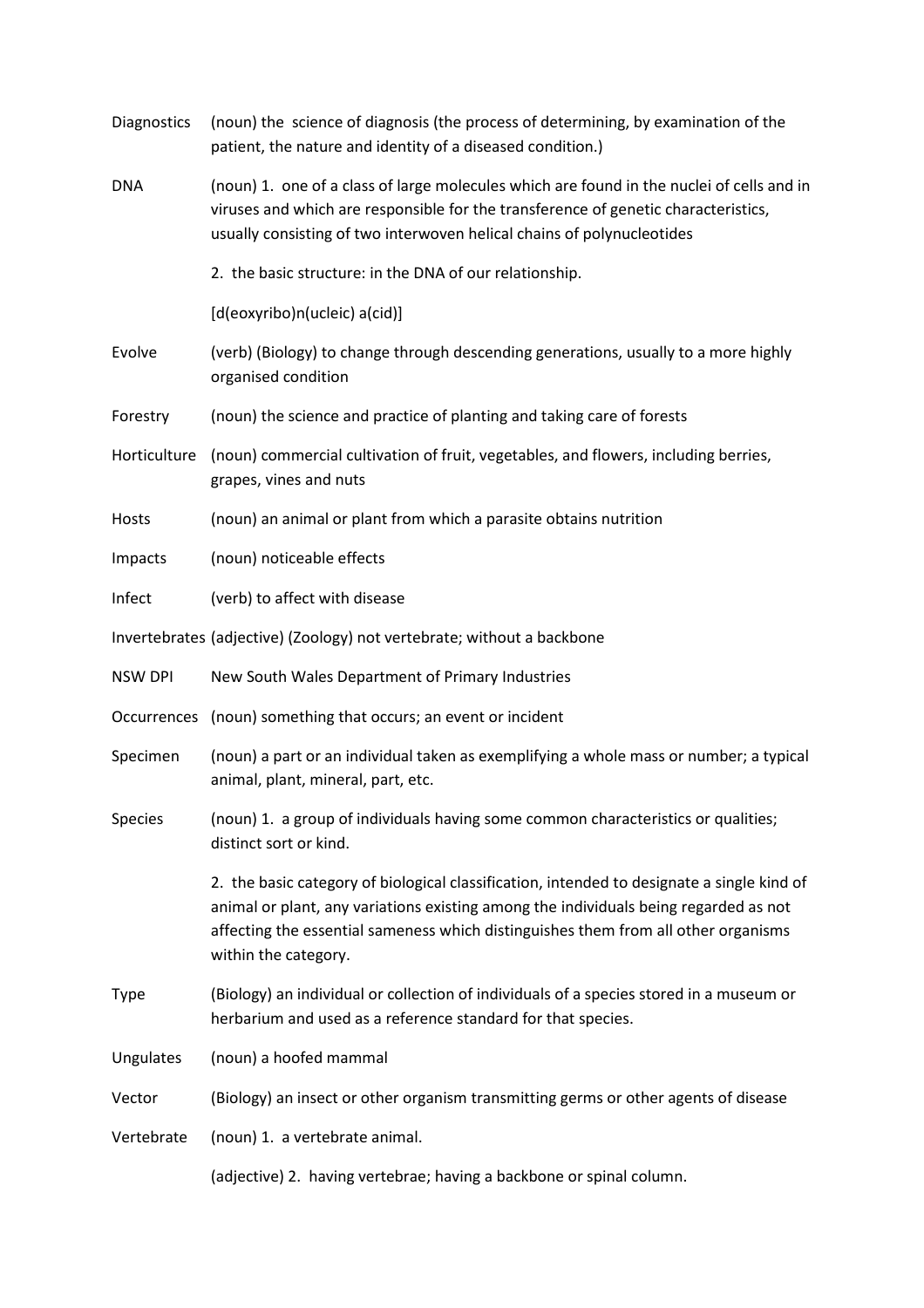3. belonging or relating to the Vertebrata, a subphylum of the phylum Chordata, all members of which have backbones.

 Voucher (in biology) a preserved specimen of an identified taxon deposited in a permanent and accessible storage facility, the voucher serves as the supporting material for published studies of the taxon and ensures that the science is repeatable. Vouchers are crucial in authenticating the taxonomy of an organism, as a tool for identifying localities of the taxon, and for additional taxonomic, genetic, ecological, and/or environmental research. (from https://www.ncbi.nlm.nih.gov/pmc/articles/PMC4103463/)

### Transcrip† of video

- Text: NSW Department of Primary Industries, Scientific Collections at Orange Agricultural Institute.
- Peter: in Orange, we're part of NSW DPI and you're standing in our collection halls here with half a million insects … Hi I'm Peter Gillespie, I'm the Curator of Collections here at Orange Agricultural Institute
- Ainsley: identify beetles and help Peter take care of the collection . We also do surveillance and research and DNA based diagnostics as well as morphological work... ... And me! I'm Ainsley Seago I'm the Technical Manager of the insect collection and I
- Peter: ... Absolutely.

 These collections were set up to assist agriculture. It's evolved to be something far more important in terms of how we examine pests and disease relationships and how that impacts on trade. It's a process that's constantly going on behind the scenes.

 This collection's important - while there are far larger biodiversity collections available - this collection's important because we hold important information on what the actual pest and disease was doing at the time. Meaning we understand that this pest was chewing this particular plant or this disease was infecting that plant and that's important. If people in Queensland have a particular disease we don't want we may not necessarily want to buy their produce until they can assure us that they're free of that and these collections give us that information. We have that documented. What we do is capture those new occurrences of pests and what they're feeding on and the sorts of impacts they might ultimately lead to in terms of trade and income. And that of course stretches not only within Australia but beyond Australian borders to international.

Ainsley: *holocyclus* which I believe is our buddy the paralysis tick. Here's one collected 'on human' at Lovett Bay 1987 ... from ear of *Rattus rattus* 1931, EH Zeck - our illustrator here ran down a long tailed rat and from its ear he pulled a specimen of a paralysis tick at Ryde New South Wales and he carefully recorded the data label right here for Some of this is human health related as well for example, like these are *Ixodes*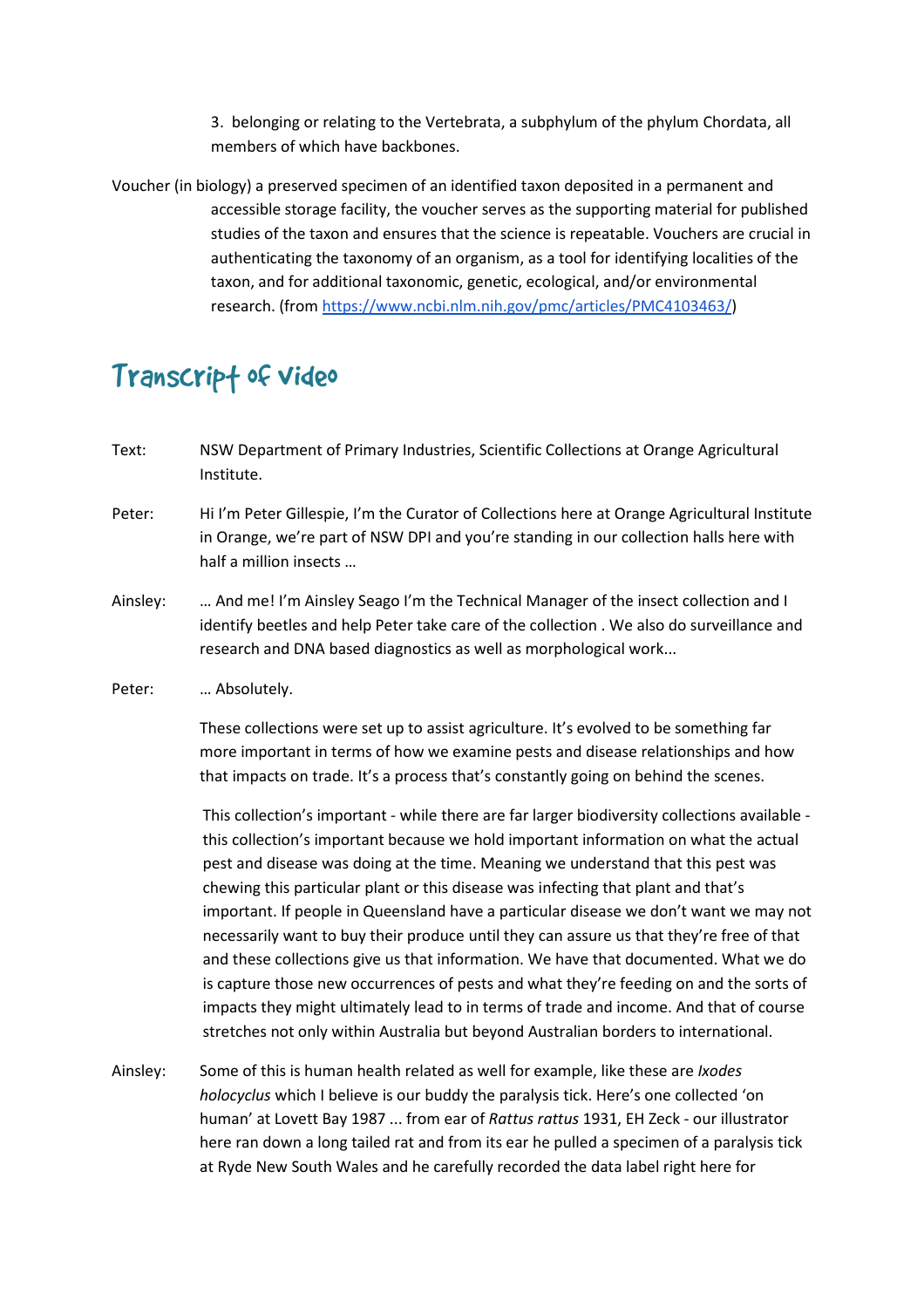eternity … Orange NSW 1968 *Ixodes holocyclus* from cats ears … lizard tick \*\*\* Spur Tweed River NSW 1897 WW Frogget …

Peter: ... ungulates or humans... snakes ... they get them on snakes ...

Ainsley: … yep …

Peter: ... they also get ones on elephants ... imagine how big they would be!

Ainsley: paralysis tick, we have a perfect record of that going back over a hundred years. ... kangaroos. So if you want to ask yourself what animals can carry, or vector, a say a

- Peter: shell, unlike vertebrates that have an internal structure that keeps them upright, insects have all their hardened parts on the outside allowing them to stay - once correctly dried and preserved - they can last hundreds of years. So we can have them sitting here nicely on the end of a pin in some cases for a hundred and thirty years and still going strong. Insects can last for hundreds of years, the part you see in drawers like here, is the outer
- Jordan: Agricultural Institute with the Department of Primary Industries. So I curate and manage the collection of dried, preserved plant diseases that includes fungi, bacteria and viruses. These are diseases of agricultural, horticultural, forestry crops, anything, everything. Things that have been intercepted at the ports that we don't have, things that have come in and then we keep record of where they've spread to, so any new hosts or new locations that they've been reported on and collected on and also new species entirely. So when you describe a new species of a plant or a fungus or anything like that you have voucher a specimen with an accredited herbarium collection so we take care of all of that for the Department of Primary Industries. Hi I'm Jordan Bailey, I'm Leader of Plant Pathology Curation here at the Orange

 We have several compactus here and they all store these boxes, which I know are old and quite ratty, but we are going to be upgrading to special plastic containers in the future. All of these are filled with packets, each packet contains specimen collection information on these labels, which have all been handwritten once upon a time but we have transitioned into printed labels. So this includes species name, the hosts it's on, where it was collected, who collected it - a lot of collectors have their own personal collector number, that's included too - and then inside these packets will be the dried specimen, and any other photographs they've taken or hand notes or things they thought were interesting.

 So the collection here, it being a reference collection - source of DNA - but also being a reference collection for morphology , confirming species diagnosis. Elizabeth Macarthur Agricultural Institute does a lot of the diagnostics these days but sometimes you have to go back to the original - it's called a type - collection of when that was first described new', 'it isn't new', 'yes it's in a new area' things like that. to look at very minor details and make sure 'yes I have this', 'it is this disease', 'it is